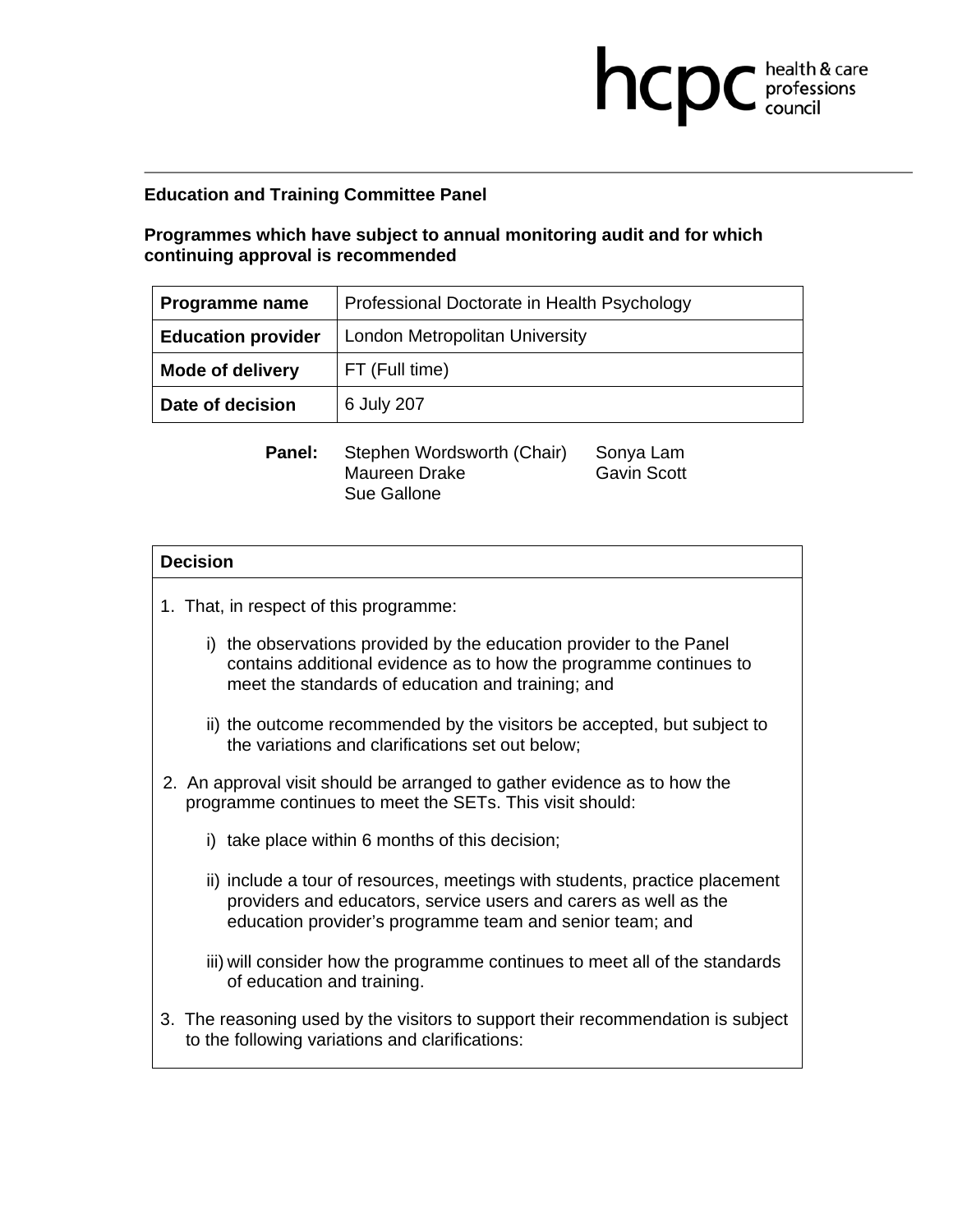i) in respect of the section four of the report, Panel accepts the education provider's clarification that it is the education providers responsibility to train service users and carers and not any NHS service.

### **Reasons**

- 1. In reaching its decision in respect of this programme, the Panel has considered the visitors' report and the observations of the education provider. However, the Panel did not feel that they were in a position to accept the observations as they considered the observations were evidence as to how the programme team feels that this standard is met by the programme:
	- i) Panel determined that they could not act as professional experts and consider the evidence supplied in the observation as such. Therefore the recommendation of the Visitors should be accepted.
	- ii) an approval visit must be undertaken to determine how the programme can continue to meet the standards of education and training.
- 2. In reaching its decision in respect of this programme, the Panel is satisfied that an approval visit is required to appropriately assess how the programme continues to meet the standards. In particular the Panel is satisfied that:
	- i) to ensure that sufficient time is provided for the education provider to respond to the conditions, for a visit to be arranged and for documentary evidence submitted by the education provider to be scrutinised, the Panel considers that the visit should take place within 6 months of this decision;
	- ii) the nature of the visit means that a tour of resources, meetings with students, practice placement providers and educators, service users and carers as well as the education provider's programme team and senior team will be required; and
	- iii) the way the programme continues to meet all of the standards of education and training will need to be considered.
- 3. In reaching its decision in respect of this programme, the Panel has considered the visitors' report and the observations of the education provider and is satisfied that the reasoning for the recommendation requires variation or clarification. In particular, the Panel is satisfied that:
	- i) in relation to the variation to the reasoning in section 4 of the report, the reasoning should remain but that this amendment was necessary to correct a factual inaccuracy.

# **Signed: Stephen Wordsworth, Panel Chair**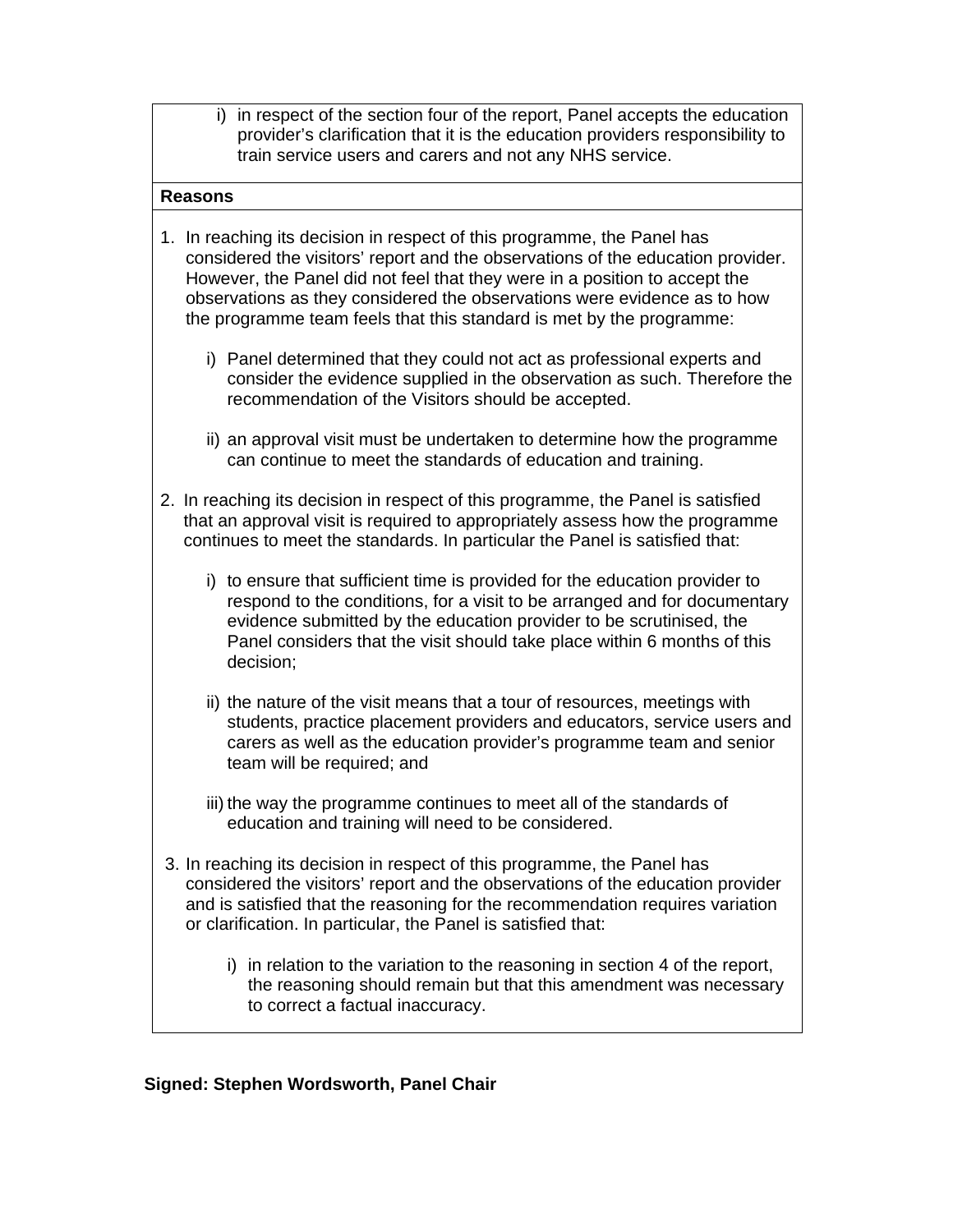# **Education and Training Committee Panel**

# **Programmes which have subject to annual monitoring audit and for which continuing approval is recommended**

| Programme name            | Professional Doctorate in Health Psychology |  |
|---------------------------|---------------------------------------------|--|
| <b>Education provider</b> | London Metropolitan University              |  |
| <b>Mode of delivery</b>   | PT (Part time)                              |  |
| Date of decision          | 6 July 207                                  |  |

**health & care** 

| Panel: | Stephen Wordsworth (Chair) | Sonya Lam          |
|--------|----------------------------|--------------------|
|        | Maureen Drake              | <b>Gavin Scott</b> |
|        | Sue Gallone                |                    |

# **Decision**  1. That, in respect of this programme: iii) the observations provided by the education provider to the Panel contains additional evidence as to how the programme continues to meet the standards of education and training; and iv) the outcome recommended by the visitors be accepted, but subject to the variations and clarifications set out below; 2. An approval visit should be arranged to gather evidence as to how the programme continues to meet the SETs. This visit should: iv) take place within 6 months of this decision; v) include a tour of resources, meetings with students, practice placement providers and educators, service users and carers as well as the education provider's programme team and senior team; and vi) will consider how the programme continues to meet all of the standards of education and training. 3. The reasoning used by the visitors to support their recommendation is subject to the following variations and clarifications: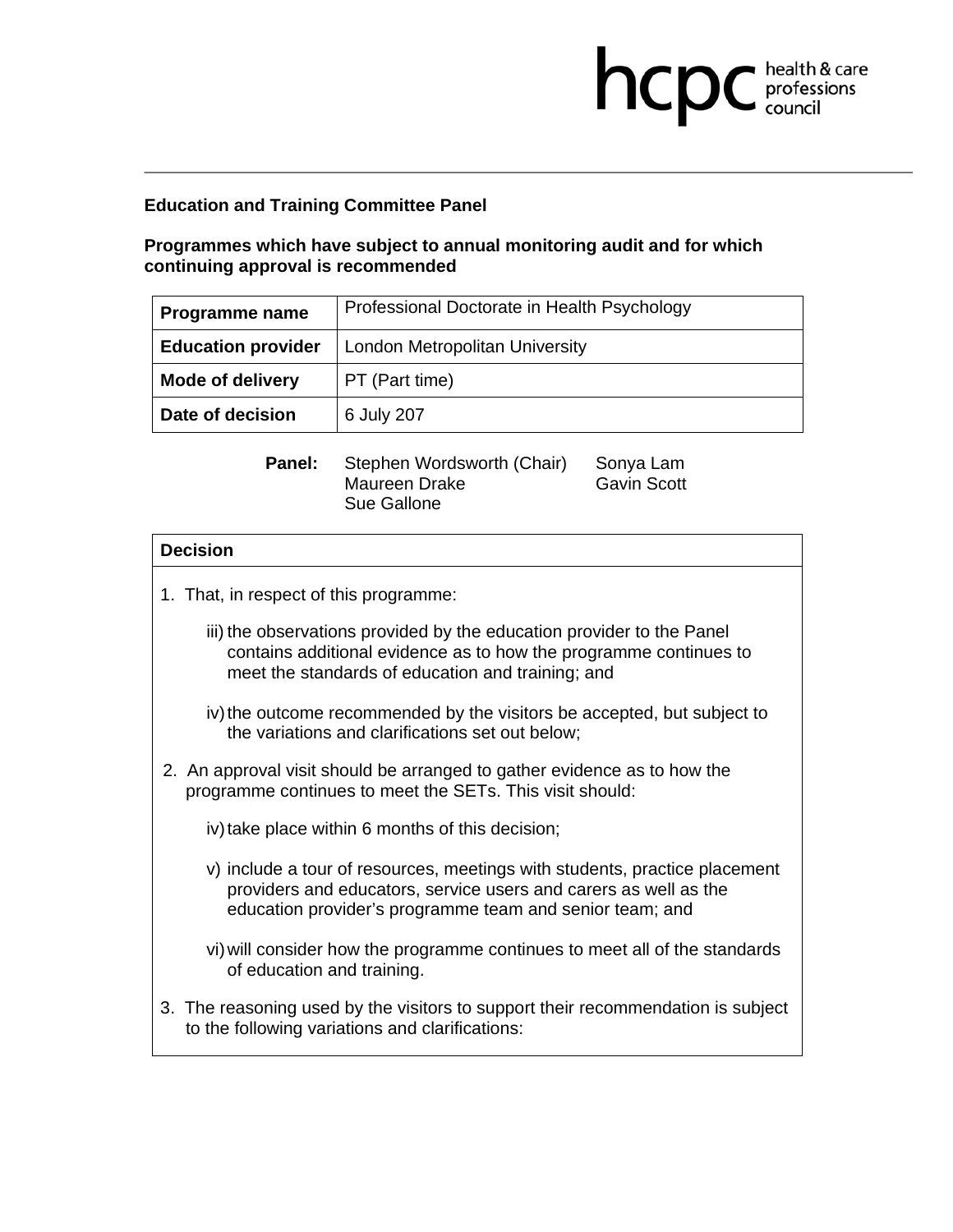i) in respect of the section four of the report, Panel accepts the education provider's clarification that it is the education providers responsibility to train service users and carers and not any NHS service.

### **Reasons**

- 1. In reaching its decision in respect of this programme, the Panel has considered the visitors' report and the observations of the education provider. However, the Panel did not feel that they were in a position to accept the observations as they considered the observations were evidence as to how the programme team feels that this standard is met by the programme:
	- iii) Panel determined that they could not act as professional experts and consider the evidence supplied in the observation as such. Therefore the recommendation of the Visitors should be accepted.
	- iv) an approval visit must be undertaken to determine how the programme can continue to meet the standards of education and training.
- 2. In reaching its decision in respect of this programme, the Panel is satisfied that an approval visit is required to appropriately assess how the programme continues to meet the standards. In particular the Panel is satisfied that:
	- iv) to ensure that sufficient time is provided for the education provider to respond to the conditions, for a visit to be arranged and for documentary evidence submitted by the education provider to be scrutinised, the Panel considers that the visit should take place within 6 months of this decision;
	- v) the nature of the visit means that a tour of resources, meetings with students, practice placement providers and educators, service users and carers as well as the education provider's programme team and senior team will be required; and
	- vi) the way the programme continues to meet all of the standards of education and training will need to be considered.
- 3. In reaching its decision in respect of this programme, the Panel has considered the visitors' report and the observations of the education provider and is satisfied that the reasoning for the recommendation requires variation or clarification. In particular, the Panel is satisfied that:
	- i) in relation to the variation to the reasoning in section 4 of the report, the reasoning should remain but that this amendment was necessary to correct a factual inaccuracy.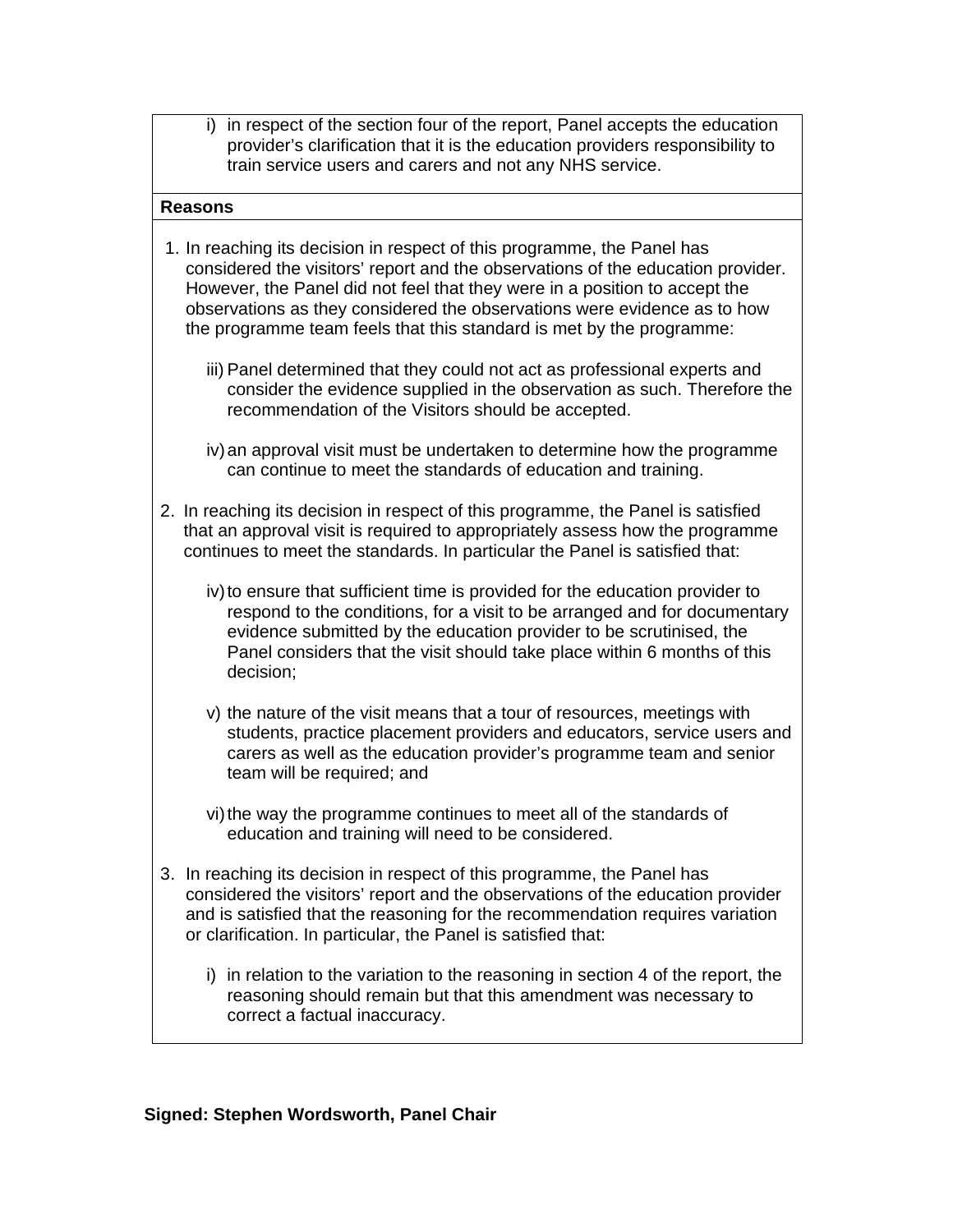## **Education and Training Committee Panel**

# **Programmes which have subject to annual monitoring audit and for which continuing approval is recommended**

| Doctorate in Counselling Psychology and Psychotherapy<br>by Professional Studies (DCPsych) |  |
|--------------------------------------------------------------------------------------------|--|
| <b>Education provider</b><br>Metanoia Institute (validated by Middlesex University)        |  |
| PT (Part time)                                                                             |  |
| 6 July 207                                                                                 |  |
|                                                                                            |  |

**health & care** 

| Panel: | Stephen Wordsworth (Chair) | Sonya Lam          |
|--------|----------------------------|--------------------|
|        | Maureen Drake              | <b>Gavin Scott</b> |
|        | Sue Gallone                |                    |

### **Decision**

- 1. That, in respect of this programme the outcome recommended by the visitors be accepted.
- 2. An approval visit should be arranged to gather evidence as to how the programme continues to meet the SETs. This visit should:
	- i) take place within 6 months of this decision;
	- ii) include a tour of resources, meetings with students, practice placement providers and educators, service users and carers as well as the education provider's programme team and senior team; and
	- iii) will consider how the programme continues to meet all of the standards of education and training

### **Reasons**

- 1. The Panel noted that the visitors saw insufficient evidence to demonstrate that the programme is continuing to meet a number of standards of education and training. As such they have agreed with the recommendation of the visitors.
- 2. In reaching its decision in respect of this programme, the Panel is satisfied that an approval visit is required to appropriately assess how the